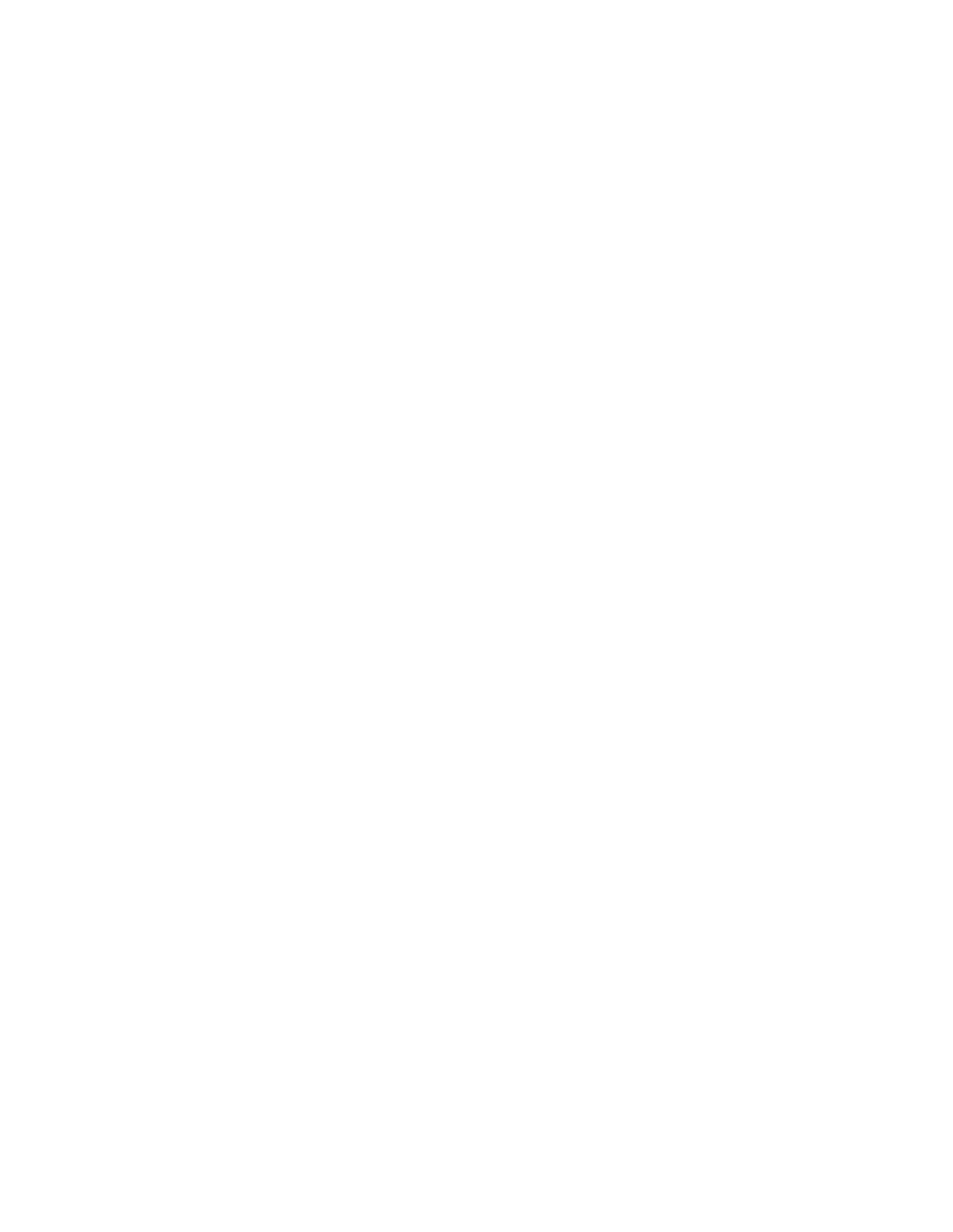## **UWC Sexual Harassment Policy**

The underpinning policy principles within this document ensure that the health, safety and welfare of all our students are of paramount importance to all the adults who work at UWC Mostar. Students here have the right to protection from sexual harassment, regardless of age, gender, race, culture, sexual preference, religion or disability. All members of staff have an equal responsibility to act upon any suspicion or disclosure that may suggest a student has suffered from or is at risk of sexual harassment. Key terms are defined in Appendix A.

Our aims are:

- to provide a safe environment for young people in which to learn, live and develop;
- to establish what actions the College can take to ensure that young people remain safe from sexual harassment during their time here;
- to raise the awareness of all staff regarding these issues and to define their roles and responsibilities in reporting possible cases of sexual harassment;
- to identify young people who are suffering, or likely to suffer, significant harm;
- to set down relevant and effective procedures for those who encounter any issue of sexual harassment.

As such this Safeguarding and Child Protection Policy should be read in conjunction with our Health and Safety Policy, Sexual Harassment Policy, Student Behavior Policy, Safe Haven Policy and Code of Conduct.

UWC Mostar fully recognises its responsibility to protect young people from sexual harassment and investigate incidents when they occur. In doing so, we include the following three main elements in our policy:

**Prevention** through teaching and pastoral support.

**Procedures** that clearly outline the expectations of all parties for preventing, identifying, reporting and investigating cases, or suspected cases, of sexual harassment.

**Support** given to young people who may have been abused, give a cause for concern or who are vulnerable. This policy applies to all members of staff and volunteers working within the College. Additionally, this policy applies to all occasional workers, contractors, residents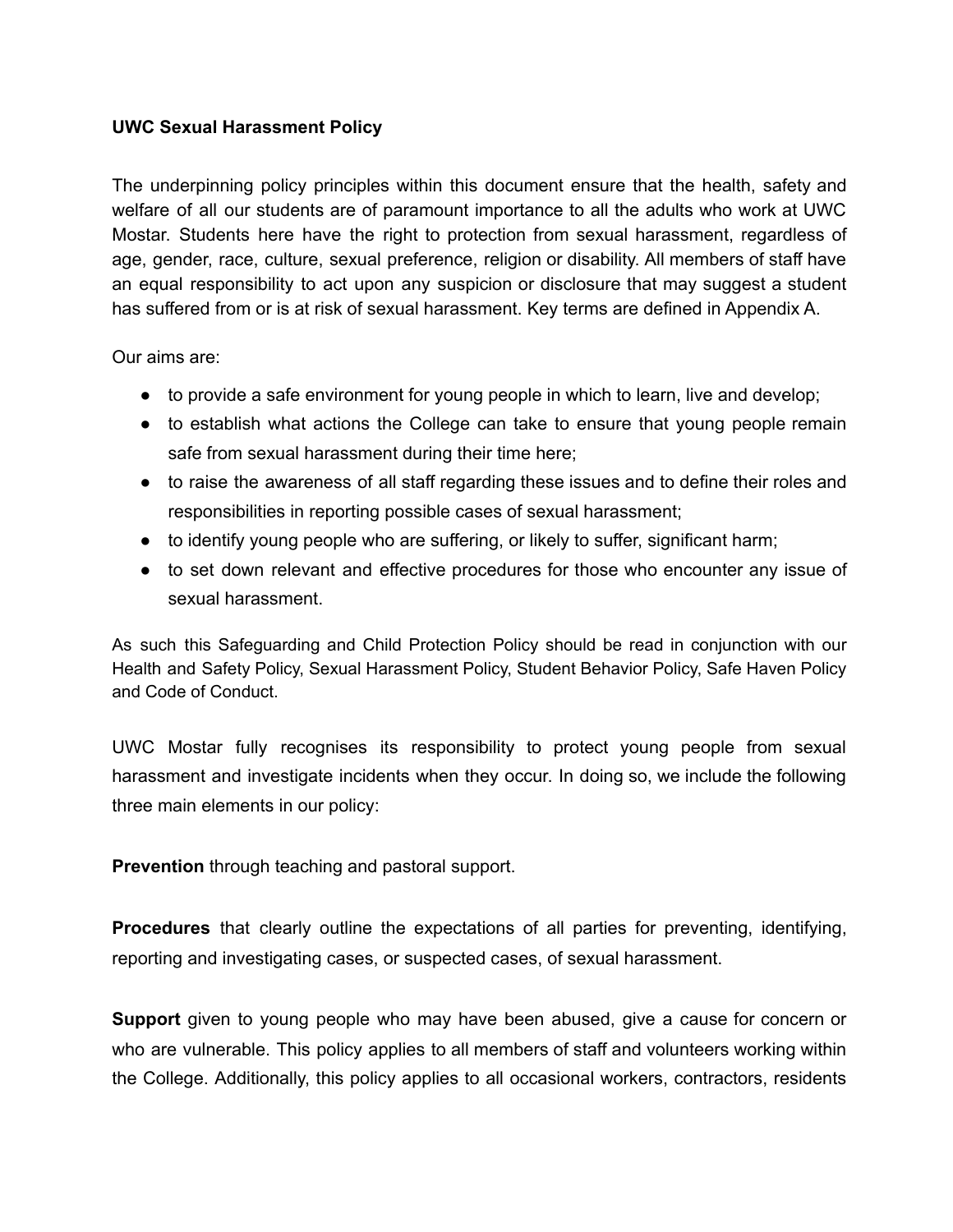and College Board members. All the above must be aware of the College's Sexual Harassment Policy as any adult, as well as teachers, can be the first point of disclosure for a young person.

At UWC Mostar, the Director of Student Well-being retains overall responsibility for addressing issues of sexual harassment and is the Designated Safeguarding Lead (DSL). Issues will be referred to and discussed by the Safeguarding Team. For purposes of investigation the DSL may request the services of other staff members outside the Safeguarding Team.

### **The Safeguarding Team** in the College is:

- Head of College (S. Rawat)
- Member of the Leadership Team 1 (DSL) (D. Nath)
- Member of the Leadership Team 2 (H. Idriz)
- Member of staff 1 (Deputy DSL) (M. Muharemovic)
- Member of staff 2 (Senior Tutor YI) (A. Ramović)
- Member of staff 3 (Senior Tutor YII) (M. Grubesic Barac)

The Safeguarding Team can appoint an additional Deputy Designated Lead.

#### **PREVENTION**

We recognise that a supportive environment and good lines of communication with a trusted adult help to safeguard young people from sexual harassment. The College will therefore:

- establish and maintain an ethos where young people feel secure and are encouraged to talk, and are listened to;
- ensure young people know that there are adults within the College whom they can approach if they have concerns about themselves or other members of the community or are in difficulty of any kind;
- include activities and opportunities for personal, social and health education which equip students with the skills they need to stay safe from sexual harassment, both in their own communities and the cyber community, and to develop a strong understanding of the notion of consent (Appendix B);
- ensure young people are familiar with the mechanisms for reporting sexual harassment when either they or someone else has been made a victim.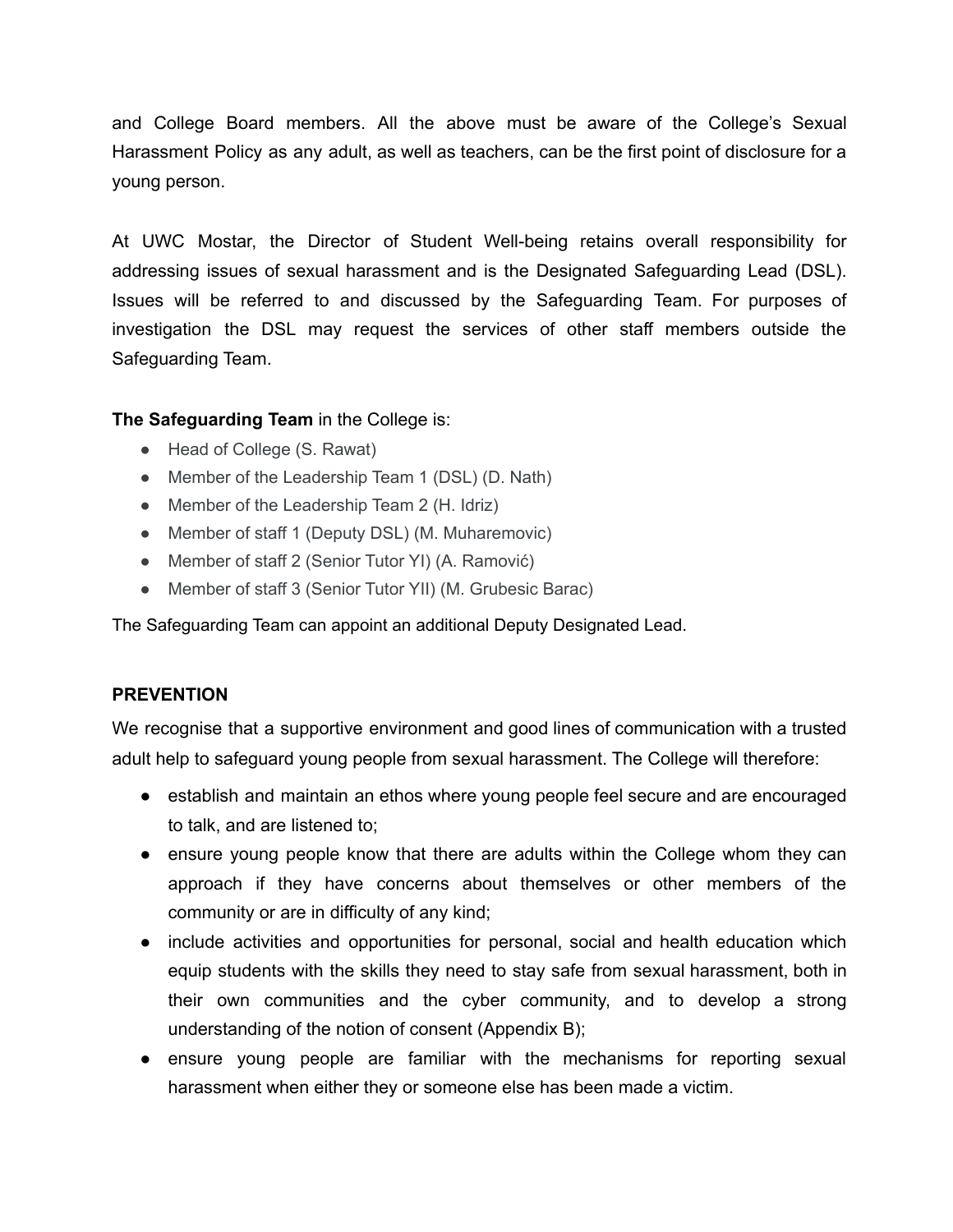We raise young people's awareness of themselves through our curriculum and develop a trusting climate so that they feel able to talk and share their thoughts and feelings. We help to develop appropriate attitudes in our young people and make them aware of the impact of their decisions on others. We also teach them how to recognise different risks in different situations, and how to behave in response to them.

## **PROCEDURES**

UWC Mostar procedures are in accordance with The Protocol On The Procedure In Case Of School Violence of the Hercegovina-Neretva Canton of the Federation of Bosnia Herzegovina. Safeguarding and child protection training is provided for all staff regarding:

- their personal, statutory responsibility;
- the agreed local procedures;
- the need to be vigilant in identifying cases of sexual harassment;
- how to support a child /young person who discloses sexual harassment;
- record keeping.

Training will take place once every two years for existing staff and in the first year at the college for new staff.

It is ensured that every member of staff and College Board member knows:

- that they have an individual responsibility for referring sexual harassment concerns using the appropriate channels and with all practical immediacy;
- the procedures of the College in regard to the recording and reporting of sexual harassment concerns;
- how to take forward those concerns with one of the Safeguarding Team;
- the definition of sexual harassment, the need to be alert to signs of abuse and knowing how to respond to a young person who may disclose abuse;

## **Reporting**

Students may report allegations of sexual harassment through communicating with any staff member, verbally or in writing, including email. Reports can be sent to [safeguarding@uwcmostar.ba](mailto:safeguarding@uwcmostar.ba) in confidence. If a student tells a member of staff that they or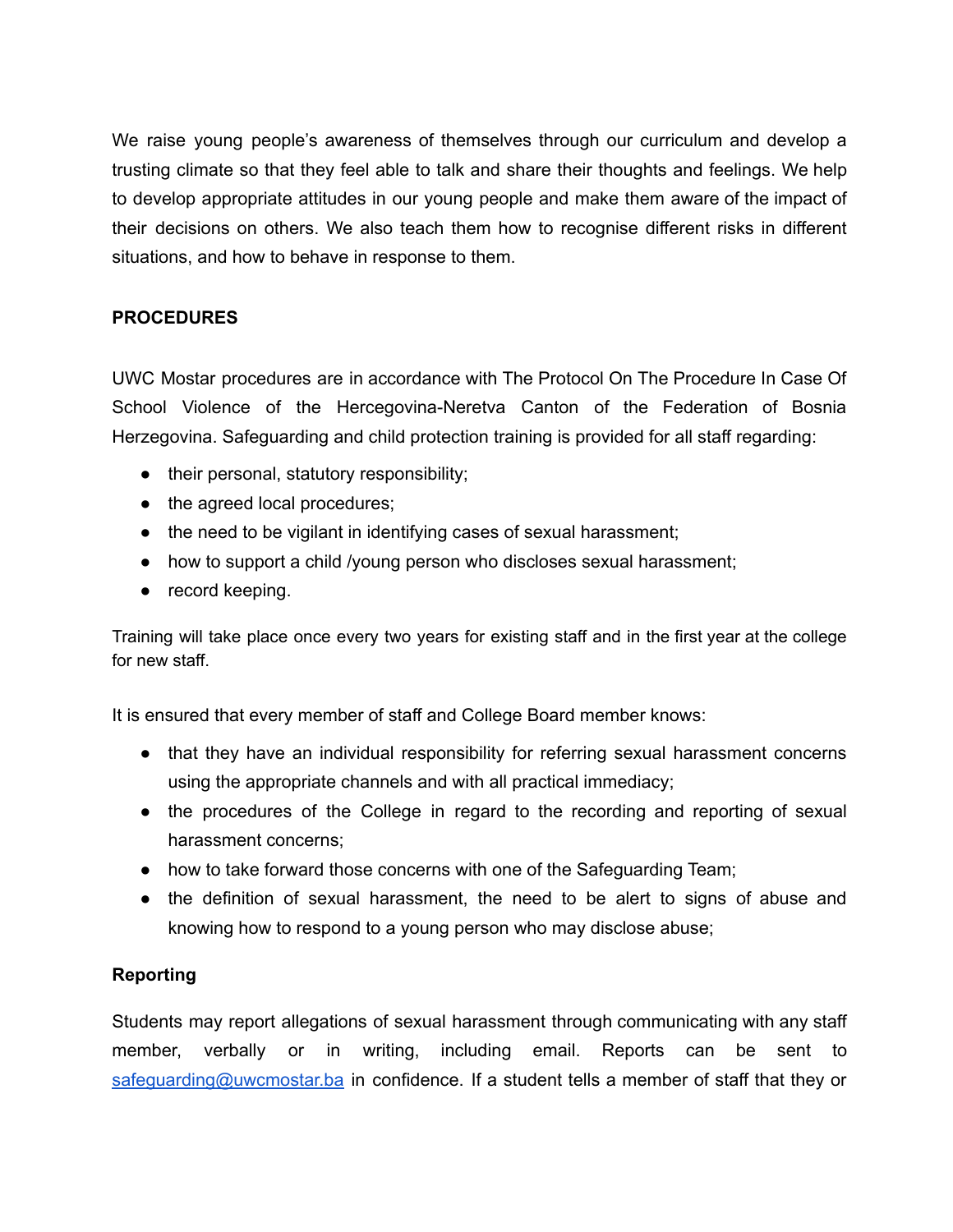another student has suffered sexual harassment, the member of staff is asked to act as per Appendix C. Students may use the reporting form (Appendix D), which allows for anonymous reporting.

## **Confidentiality amongst staff**

The College will ensure that information relating to the alleged incident is kept confidential to The Safeguarding Team and other staff members recruited by The Safeguarding Team to conduct the investigation. Partial information concerned with the investigation will be kept confidential by the staff involved: the reporting member of staff, any staff member who acts as a witness and any staff member in place to offer the student support. Every effort will be made to discuss with those students involved in the incident what information is shared and with whom.

## **Contact with Parents and Guardians**

The Head of College or one of the Safeguarding Team should ensure that parents/guardians and/or respective National Committee are informed and made aware of a referral, other than in circumstances when doing so would put the student at risk of further harm, or where a student over 18 years in age has other significant reasons why they would not wish their parents to be informed.

## **Allegations against staff**

When a member of staff witnesses or receives an allegation of sexual harassment against another adult who is working with students (including other staff, volunteers, College Board members, occasional workers, contractors or residents) they should report the matter immediately to the Head of College. If an allegation is made against the Head of College, referral should be made to the Chair of the College Board. The reporting member of staff should:

- Obtain details of the allegation in writing, signed and dated.
- Keep a record of dates, times, location and names of potential witnesses.
- Not investigate the allegation, or interview students.
- Not discuss the allegation with the member of staff.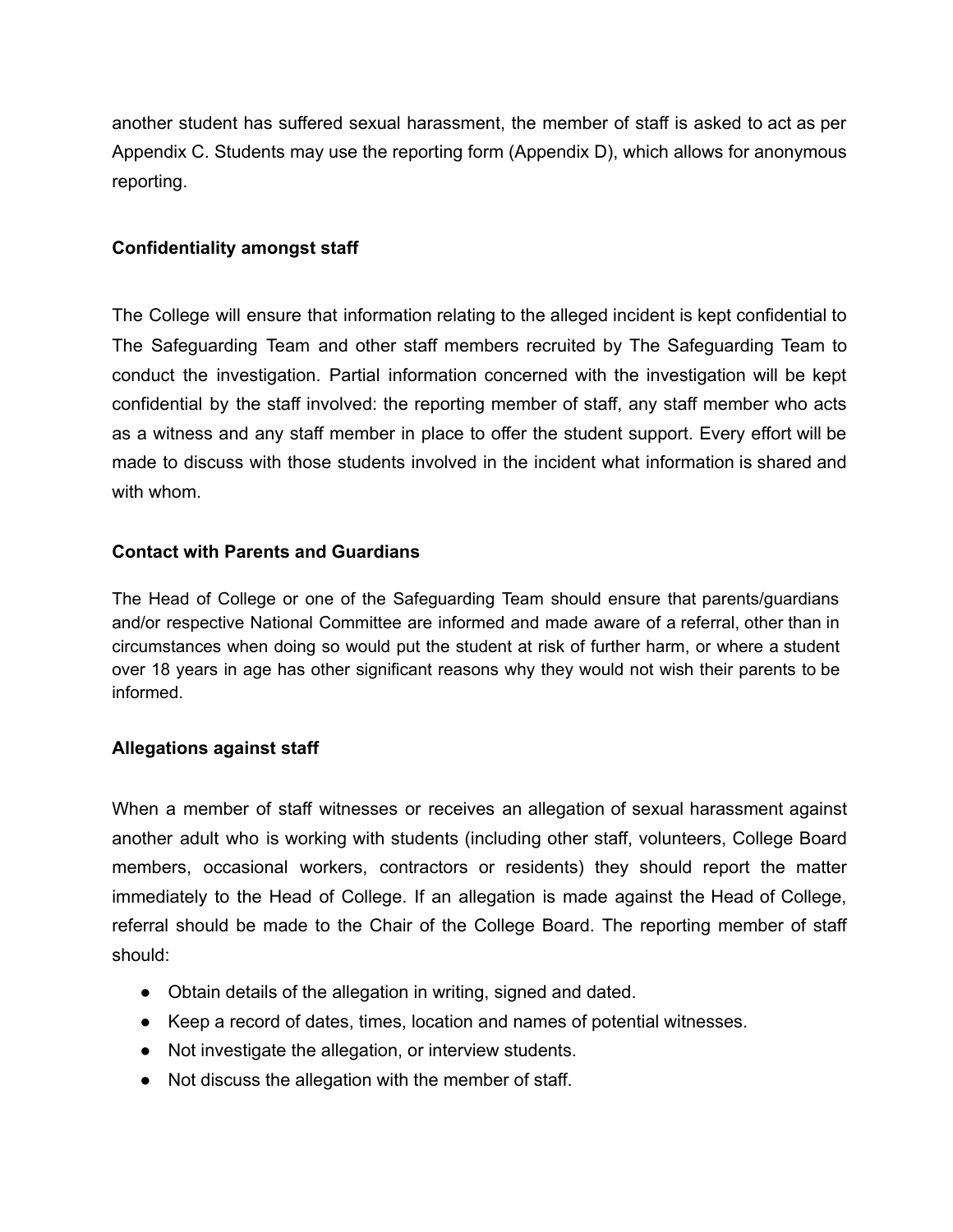Allegations against a member of staff no longer working at the College are referred to the Police.

### **Investigation process**

It is the duty of the Safeguarding Team to organize inquiries of any/all parties involved in the incident reported. An official case will then be filed, documenting all information collected. The complainant (reporter and/or survivor) and the alleged perpetrator can expect the College to respect the rights of all involved by following the stated sexual harassment process. The rights of the complainant and alleged perpetrator related to the process include:

Confidentiality as set out above.

- The presence of a staff member of choice (tutor or any other trusted adult) at meetings during the initial inquiry and during the hearing procedures.
- Having the allegations investigated in a thorough and timely manner. To also be informed of the outcome of the sexual harassment process in a timely manner.
- Access to support resources listed in this Policy.

## **Adult of Trust**

The adult of trust is there to offer support to the student. They are bound by confidentiality and must not share any information related to the meeting with anyone**.**

#### **False allegations**

No complaint will be considered "false" solely because it cannot be corroborated. The College will take appropriate action to address and/or impose appropriate discipline on members of the College community who file documented false complaints of sexual harassment. In cases of allegation proven false and established as malicious, discipline may include, but is not limited to, suspension or termination of either education at the College or employment by the College.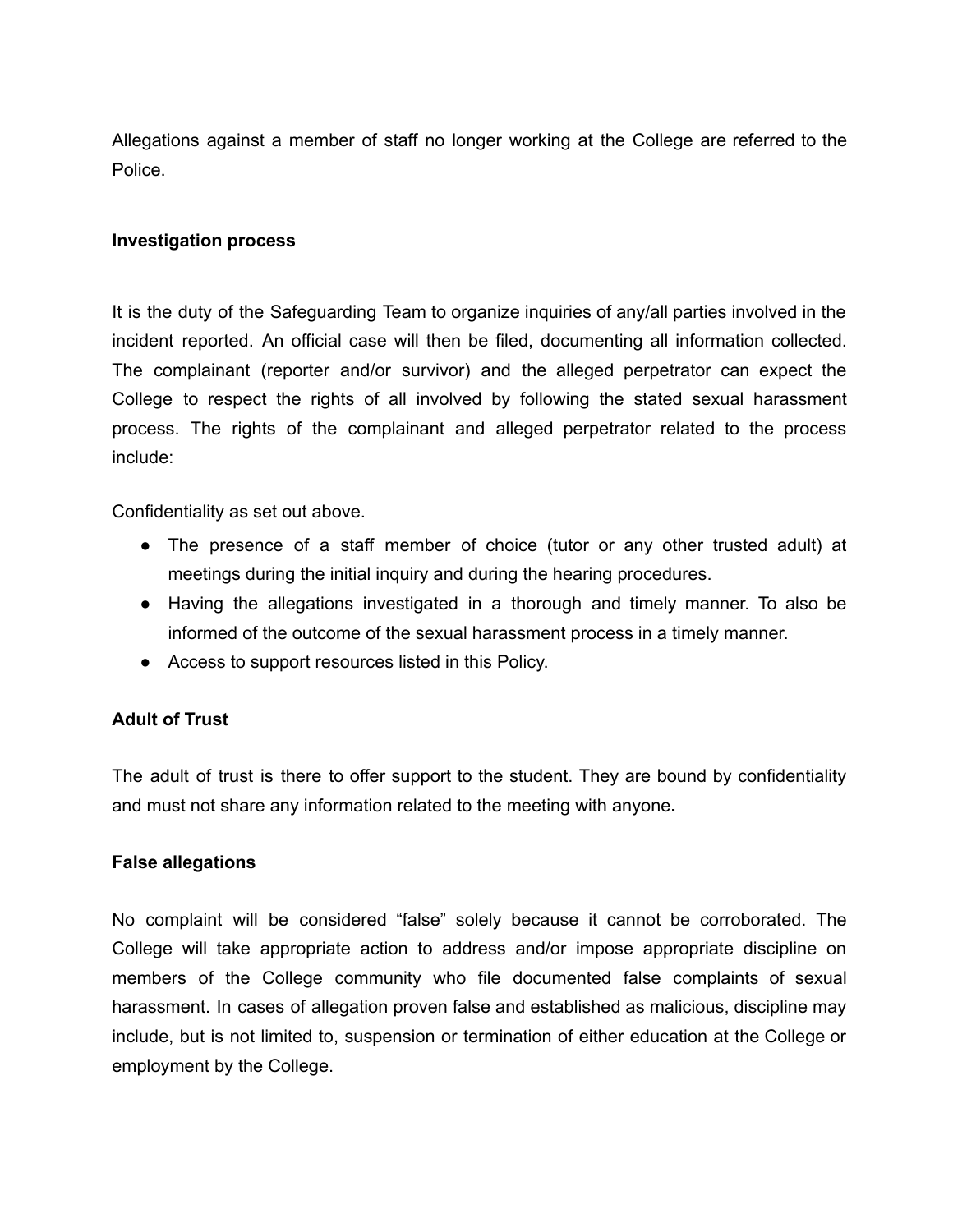### **Sexual harassment and students over the age of consent**

Actions by staff members or other UWC Movement adult non-students, which would be considered abusive to a student under the age of consent (within any jurisdiction) are, for the purposes of UWC, to be considered abusive even if the student is over the age of consent and maintains that consent was freely given. The reason for this is the position of trust and the unequal balance of power between staff members or others within the UWC Movement and students.

### **Monitoring and reviewing**

The Pastoral Committee of the College Board is designated to receive, monitor and review the actions of the College Head and Leadership Team with regard to any safeguarding and child protection issues. Any safeguarding complaint against the Head of College or a College Board member will also be received and responded to by this Committee. If a staff member is part of the Pastoral Committee, they will be excluded in case of a report against the Head of the College or one of the College Board members. The College Board recognise their responsibility with regard to safeguarding and child protection and will ensure that it is always an annual agenda item for their meetings. This policy will be reviewed annually. The coordinator of the subcommittee can be contacted via email at cbsafeguarding@uwcmostar.ba.

## **Support**

It is the duty of the College to offer the maximum amount of support to ensure the wellbeing of an affected student(s) and reconstruct their feeling of a safe environment in the community. The College offers the following support resources:

- Alternative housing
- Academic accommodations
- Confidential support
- Health services (College nurse and external agencies)

The following community members play a key role in offering support: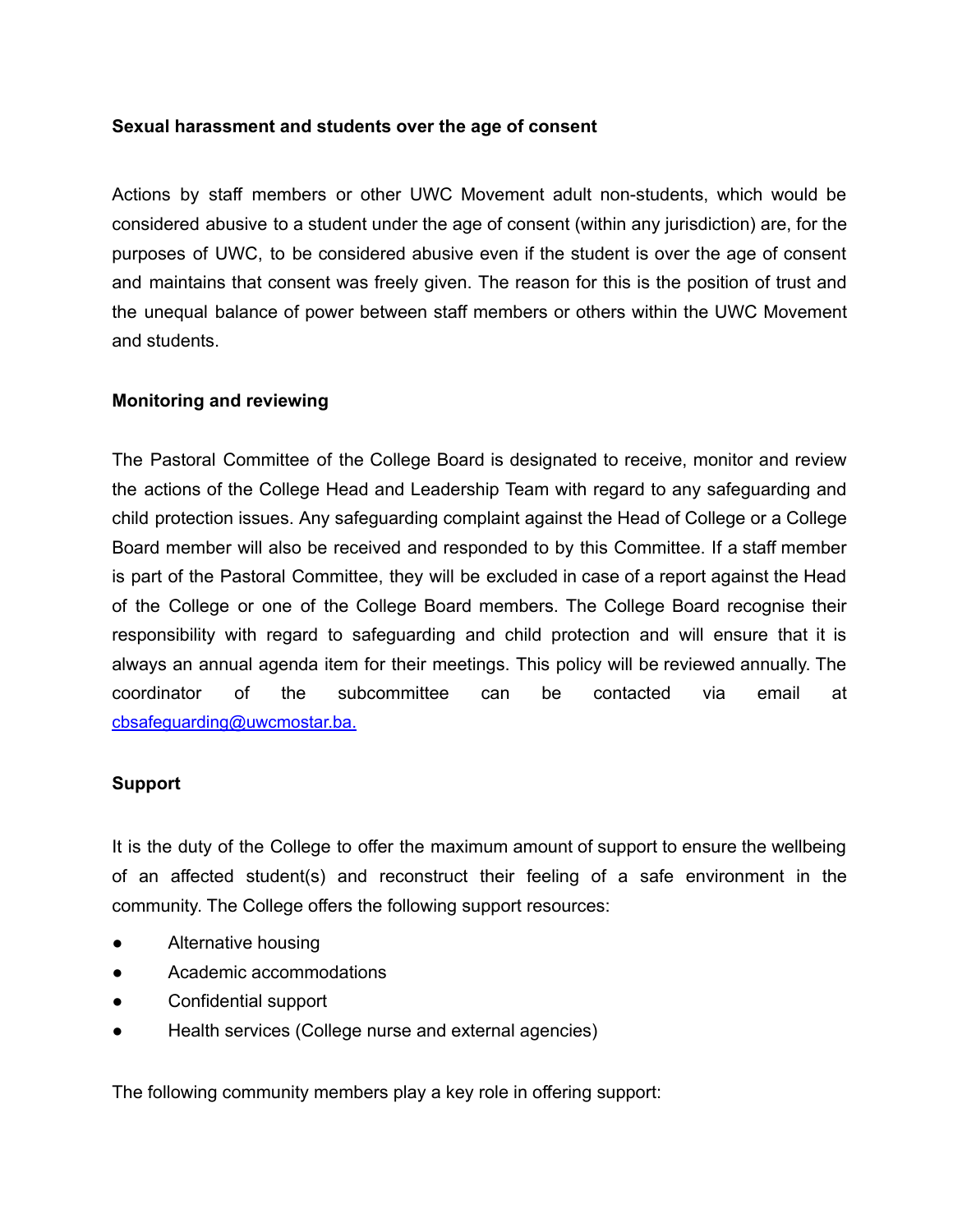- The Safeguarding Team
- The College Counselor
- The College Nurse
- Houseparents
- Tutors
- Peer supporters

Student support is seen as the responsibility of all staff; so any staff member trusted by a student can play a role in their support.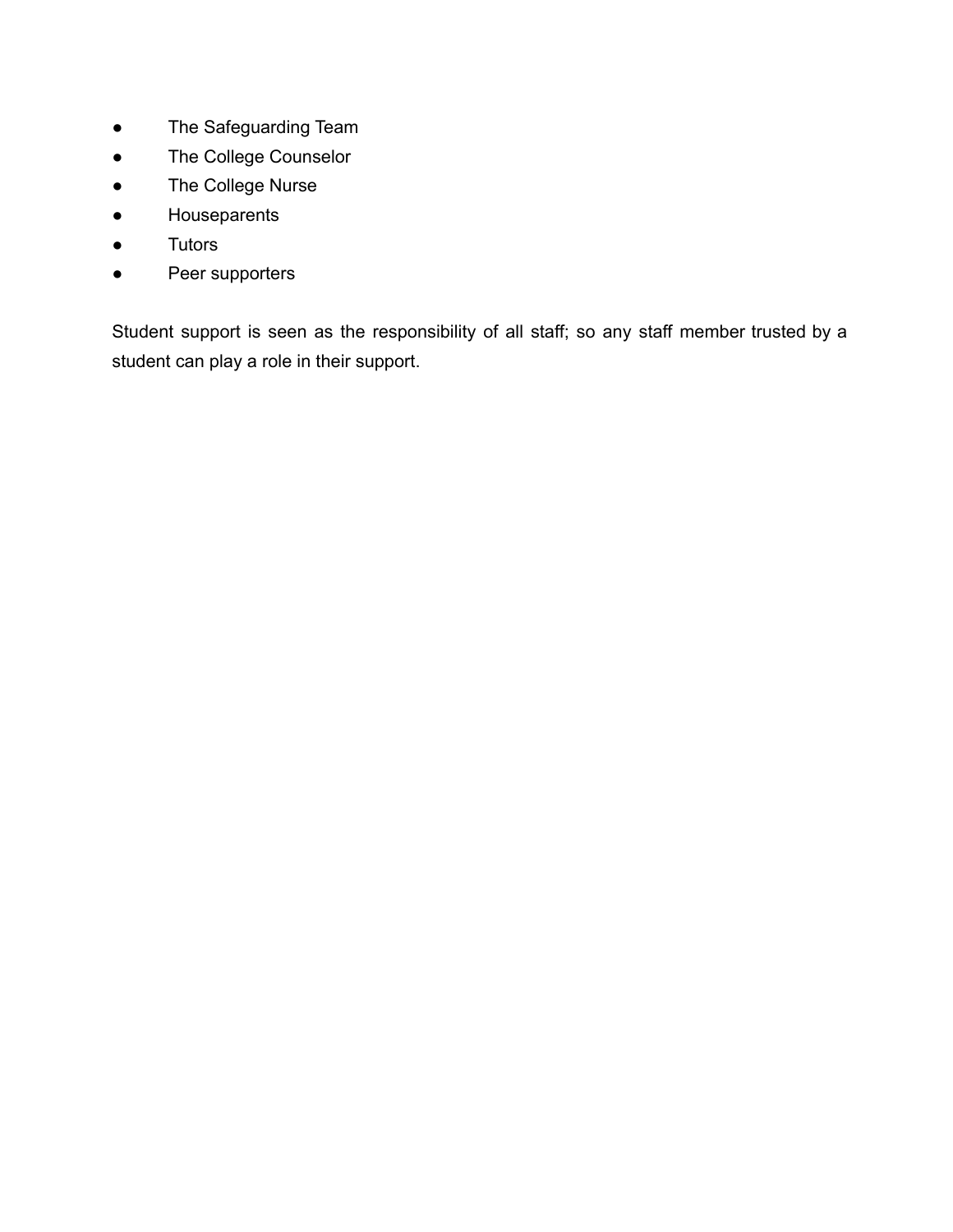## **Appendix A**

## **Definition of Sexual Harassment**

Sexual harassment is defined as any unwelcome verbal or non-verbal sexual advances, requests for sexual favours, other unwelcome verbal or physical conduct of a sexual nature, and/or conduct directed at an individual(s). Such conduct may result in unreasonably and objectively interfering with an individual's work performance or educational experience or creating an intimidating, hostile, or offensive work and/or educational environment.

#### **Forms of sexual harassment**

Acts that constitute sexual harassment take a variety of forms and may include but are not limited to the following unwelcome actions:

#### **Physical conduct**

- Unwelcome physical contact including inappropriate touching, kissing and hugging, patting, pinching, or other sexually suggestive contact.
- Physical violence (e.g., sexual assault).

#### **Verbal conduct**

- Unwanted sexual comments (including sexual communications about a person's body, comment on clothing, appearance or sexual activities; the use of sexually degrading language, name calling, sexually suggestive jokes; suggestive or insulting gestures, sounds or whistles; sexually suggestive phone calls).
- Repeated unwanted invitations for physical intimacy (propositions, invitations, solicitations, and flirtations of a sexual nature).
- Sending sexually explicit messages.
- Threats that a person's life may be adversely affected by not submitting to sexual advances.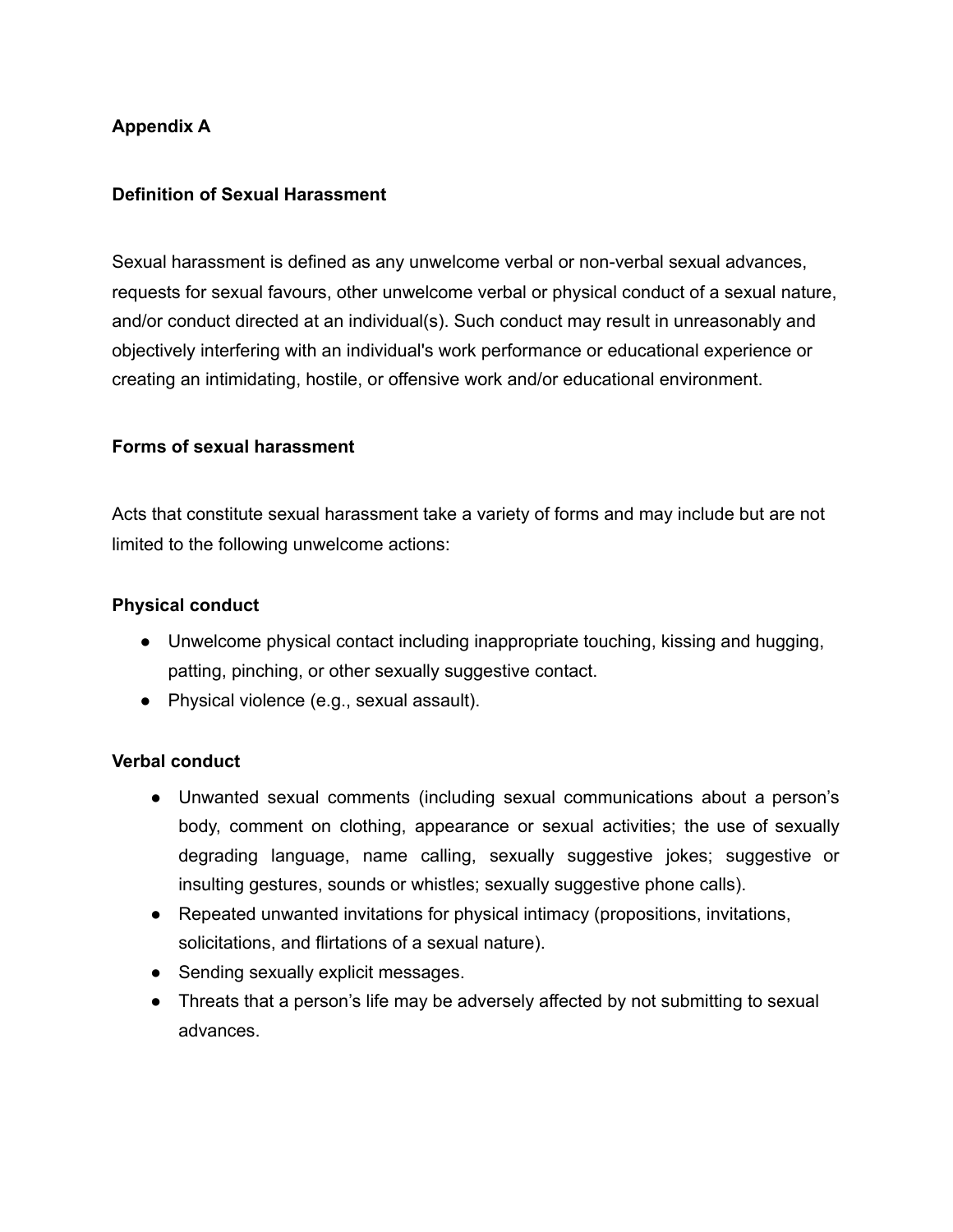## **Non-verbal conduct**

- Display of sexually explicit or suggestive material (such as social media, e-mail or internet communications, pictures, photographs, cartoons, text messages, videos, or DVD's).
- Sexually suggestive gestures.
- Stalking of a sexual nature (i.e., persistent and unwanted contact of any form whether physical, electronic or by any other means). For stalking to fall within this policy, the content or the nature of the stalking must have a sexual component.
- Photography / video / audio taping of sexual activity without a person's consent (even if they have given consent to the act itself).

All other forms of sexual harassment or violence contained in the The Protocol On The Procedure In Case Of School Violence of the Hercegovina-Neretva Canton of the Federation of Bosnia Herzegovina.

There may be other forms of harassment that don't take the forms outlined here but may have similar impact as these; the college will take all allegations of sexual harassment seriously, regardless of the forms they might take.

# **Levels of sexual harassment**

The classification of violence at levels is aimed at ensuring uniform treatment (intervention) in situations of violence when the actors are students or staff members (student-student, student-staff member, staff member-staff member).

Under the Protocol on Responding to School Violence, the levels of sexual violence are categorised as outlined below.

- Level one (low level): Cursing, inappropriate catcalling, lascivious comments, spreading stories, unambiguous sexual gestures, labelling.
- Level two (medium level): Sexual touching, showing pornographic content, showing intimate body parts, removing clothes.
- Level three (high level): Seduction by an adult, pimping, solicitation, extortion or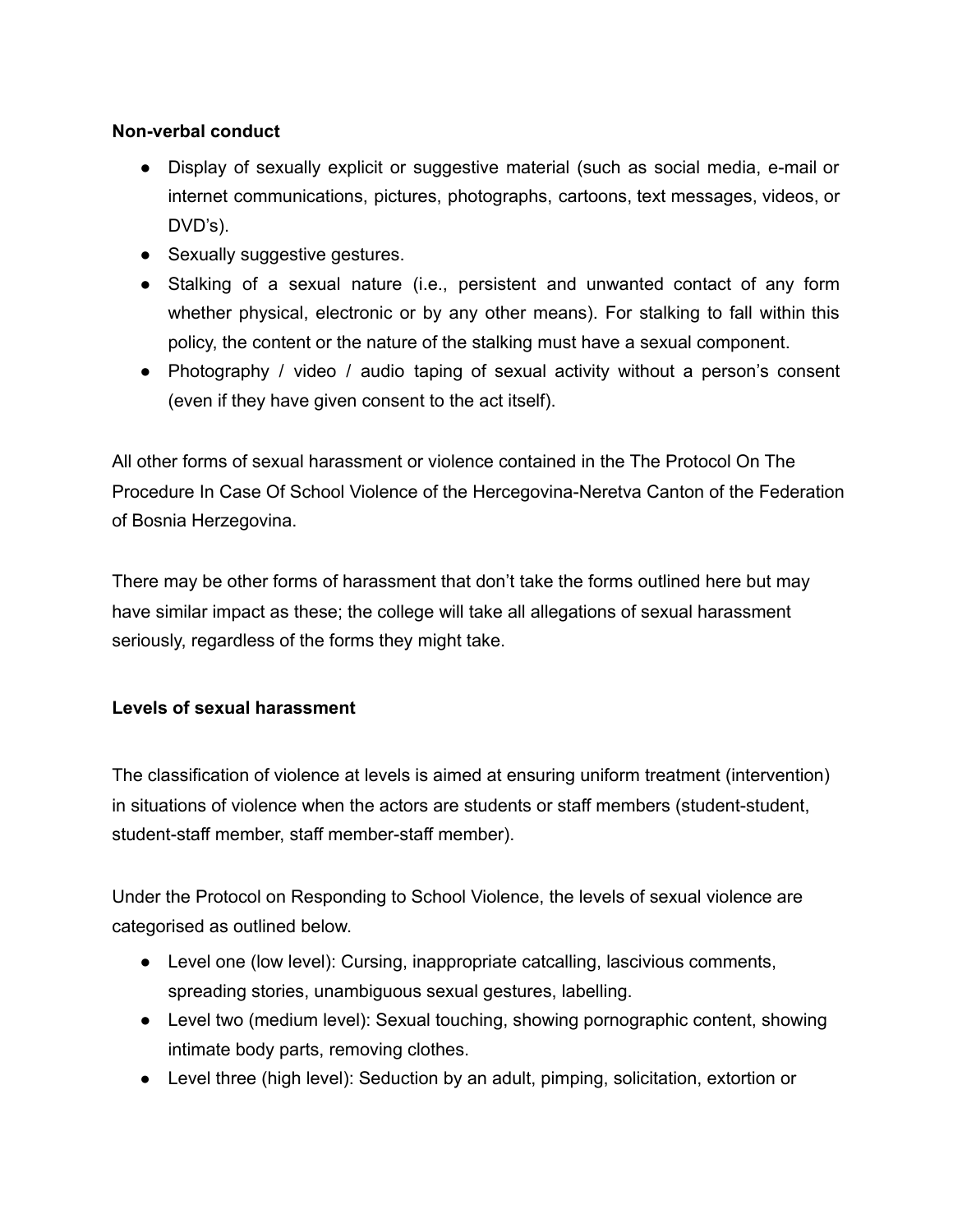coercion to sex acts, rape, incest, abuse of position. The same forms of violence can occur on multiple levels, but they vary in intensity, potential risk, frequency, consequences and parties involved.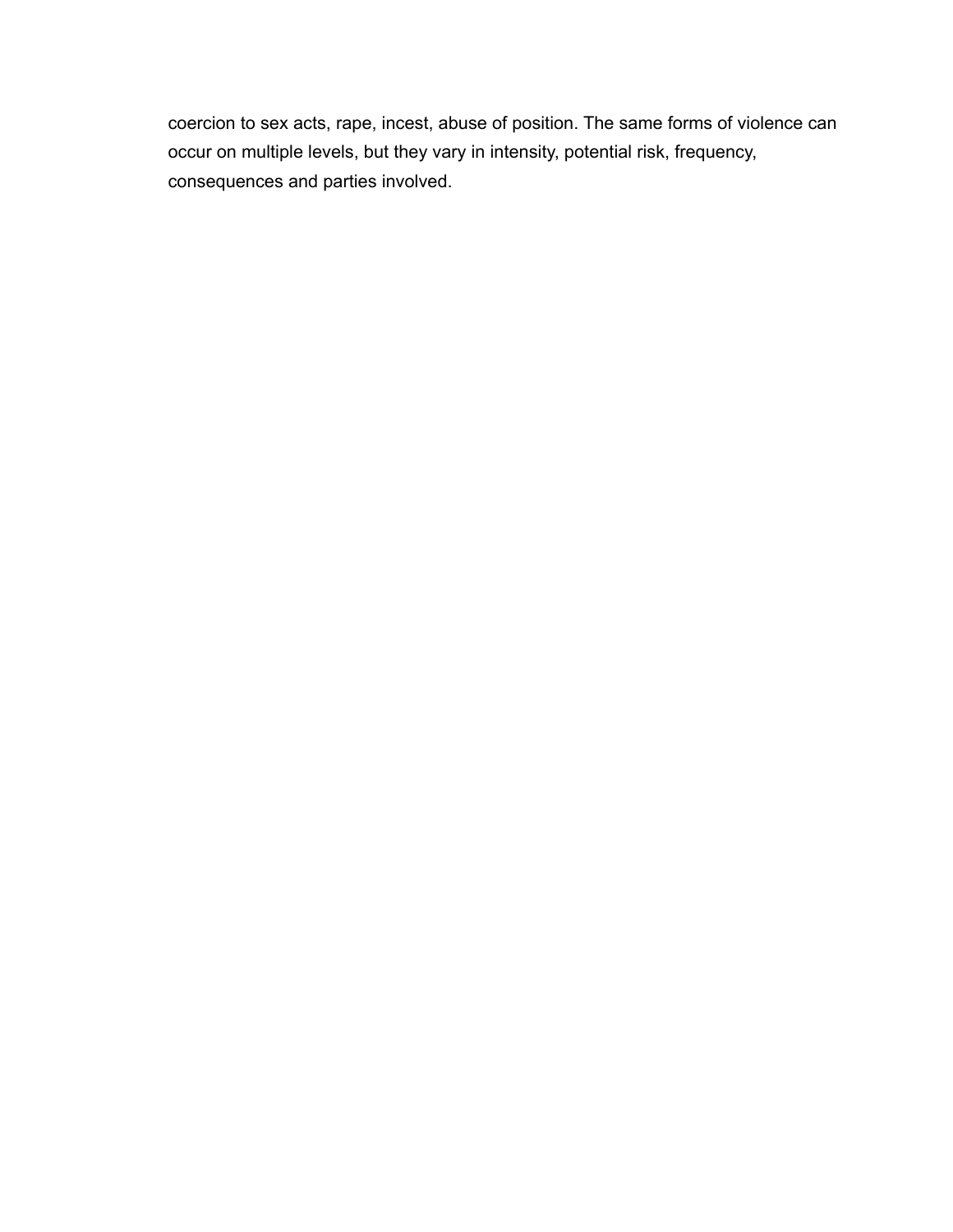## **Appendix B**

### **Consent**

To be effective, consent must be an informed, deliberate and voluntary decision to engage in mutually acceptable sexual activity. Consent is an affirmative process. It is the responsibility of the person who wants to engage in sexual activity to make sure that they have received consent from any other person(s) involved. If an individual initiating sexual activity is not sure if they have received consent, they have an obligation to seek additional clarification. Failure to do so could violate this policy and lead to disciplinary action. Consent cannot be based on assumptions. The policy always requires that individuals obtain consent before engaging in sexual activity; failing to do so, the sexual activity will be treated as sexual harassment.

The use of alcohol or other substances does not relieve an individual of their obligation to obtain consent before initiating and/or engaging in sexual activity (see Consent and the Use of Alcohol or Drugs below for more information). Consent can never be obtained by use of force, which includes physical force, violence, threats, intimidation, abuse of power/authority, coercion and/or duress.

## **Consent and the Use of Alcohol and/or Drugs**

Engaging in sexual activity while under the influence of alcohol or drugs can impair an individual's ability to make sure they have received consent. A person who has consumed alcohol and/or drugs still has a responsibility to obtain ongoing consent for any sexual activity with another person(s). Failure to do so could lead to disciplinary and/or legal action. Engaging in sexual activity with someone a person knew or should have known was incapacitated is a violation of this policy regardless of whether the person appeared to be a willing participant.

A victim that was using alcohol and/or drugs is never responsible for being subjected to sexual harassment.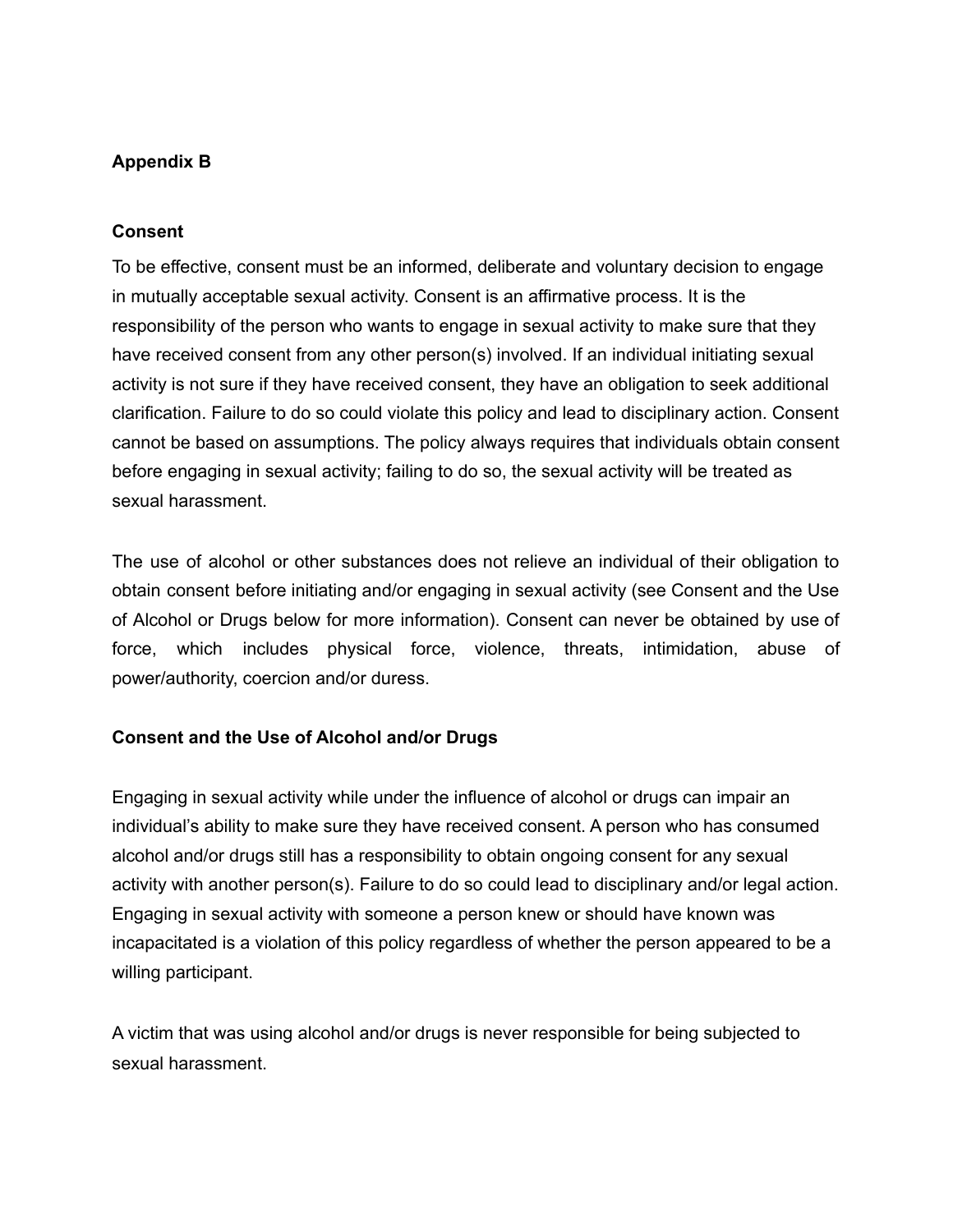Witnesses and victims should be assured that the focus in matters of sexual harassment is always on the reported behaviour, not on whether a witness/victim was using alcohol or drugs at the time.

To the extent allowed by applicable laws, the College will exercise leniency regarding secondary conduct violations (e.g., underage drinking/drug use that does not endanger the safety of other individuals) and these issues will not be subjected to adjudication against a victim as part of the Sexual Harassment Process.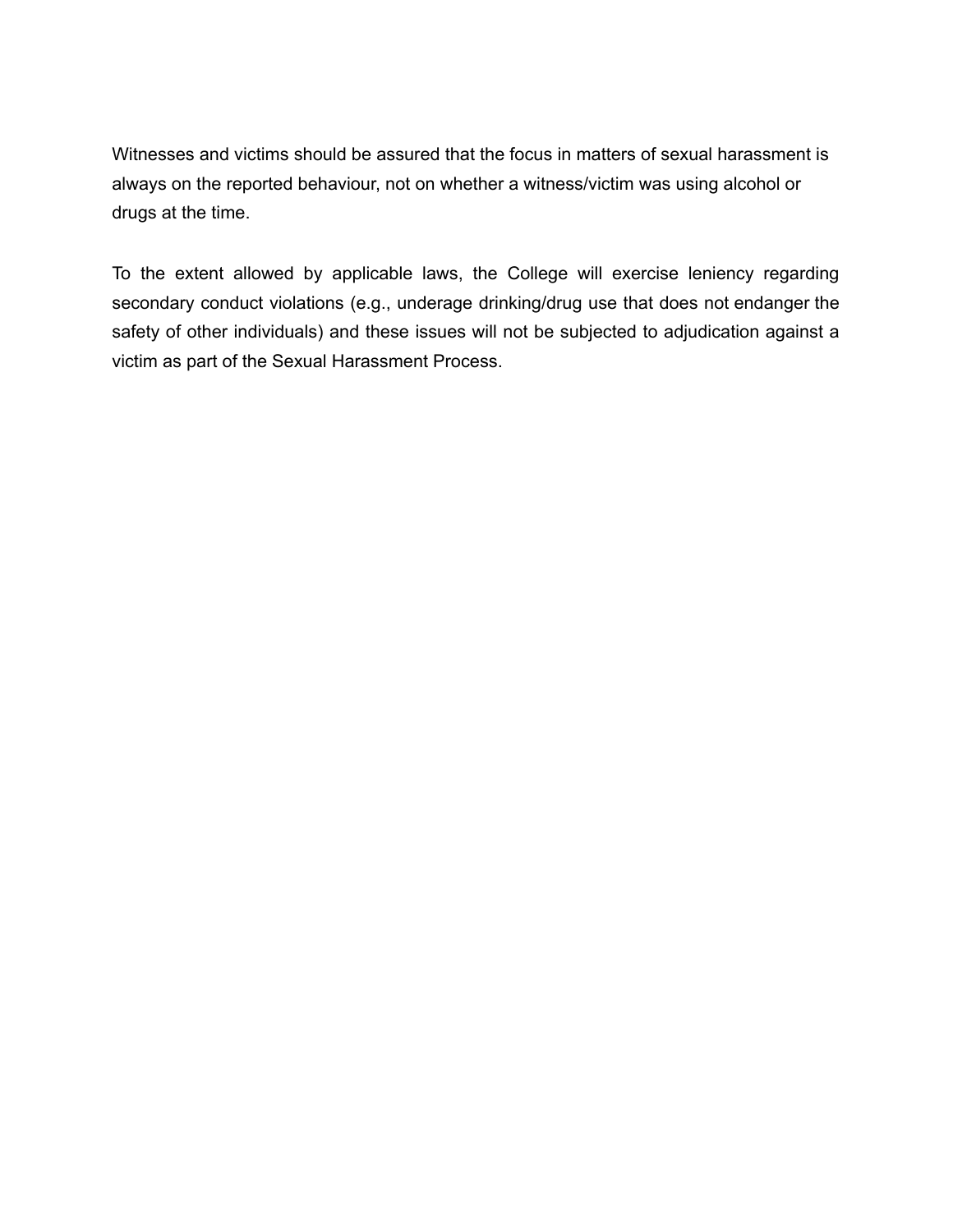# **Appendix C**

## **What to do if a student tells you that they or another student is being abused**

- Show the student that you have heard what they are saying, and that you take their allegations seriously;
- Encourage the student to talk, but do not prompt or ask leading questions;
- Do not interrupt when the student is recalling significant events. Do not make the student repeat their account;
- Explain what actions you must take;
- Do not promise to keep what you have been told secret or confidential, as you have a responsibility to disclose information to those who need to know. Reporting concerns is not a betrayal of trust;
- Write down as soon as you can and no later than 24 hours what you have been told, using the exact words if possible. Keep any rough notes you make;
- Report your concerns to one of the Safeguarding Team for discussion;
- Do not confront the alleged abuser;
- Do not worry that you may be mistaken. You will always be taken seriously. It is better to have discussed it with somebody with the experience and responsibility to make an assessment;
- Make a note of the date, time, place and people who were present at the discussion.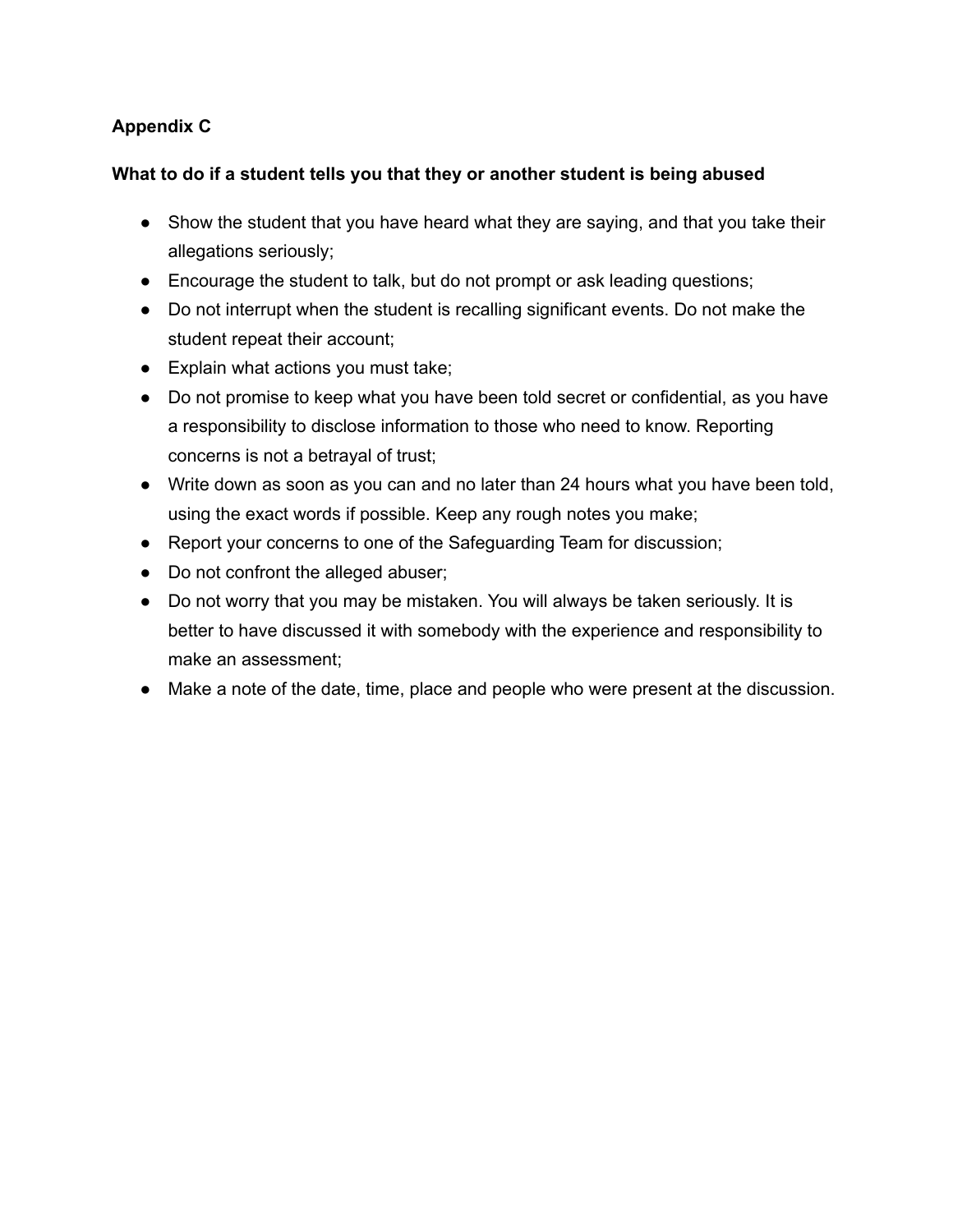#### **Appendix D - Reporting form**

#### **INCIDENT REPORTING FORM CONFIDENTIAL**

Anonymous reporting by a **survivor** implies the possibility for the survivor to remain anonymous, but provide details on the alleged perpetrator.

Anonymous reporting by a **witness** implies the possibility for the witness to remain anonymous, but provide details on both survivor and the alleged perpetrator.

Complainant Information (the complainant and survivor can be different people)

Today's date:

**Reporter's** name (optional):

□ Check here if you are reporting an incident, but you are **not** the survivor.

<u> 1989 - Johann Barbara, martxa a</u>

#### **Survivor's Information**

**Survivor's** name (optional):

Contact - if reporting against a student or an external individual:

I (the person making this report) would like to be contacted by (please check as many as apply):

- □ Head of College
- □ Director of Student Well-being
- □ Senior Tutor Year 1
- □ Senior Tutor Year 2
- □ Psychological Counselor
- □ Other staff member:

#### **NOTE:**

If reporting against a staff member, you will be contacted by:

- Head of College (if reporting against any staff member)
- The College Board (if reporting against the Head of College)